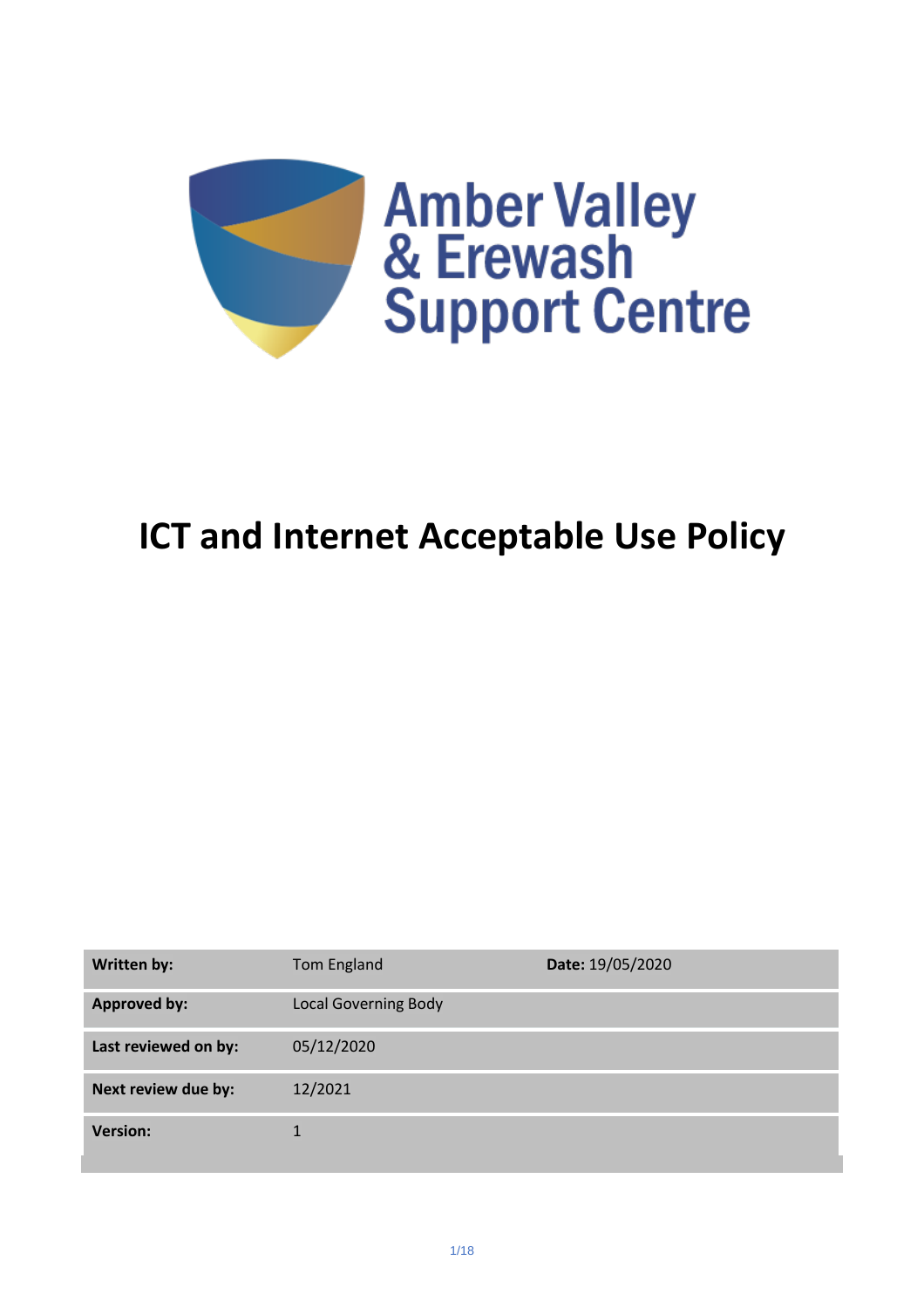# **Contents**

<span id="page-1-0"></span>

| Appendix 5: Acceptable use agreement for staff, governors, volunteers and visitors  18 |  |
|----------------------------------------------------------------------------------------|--|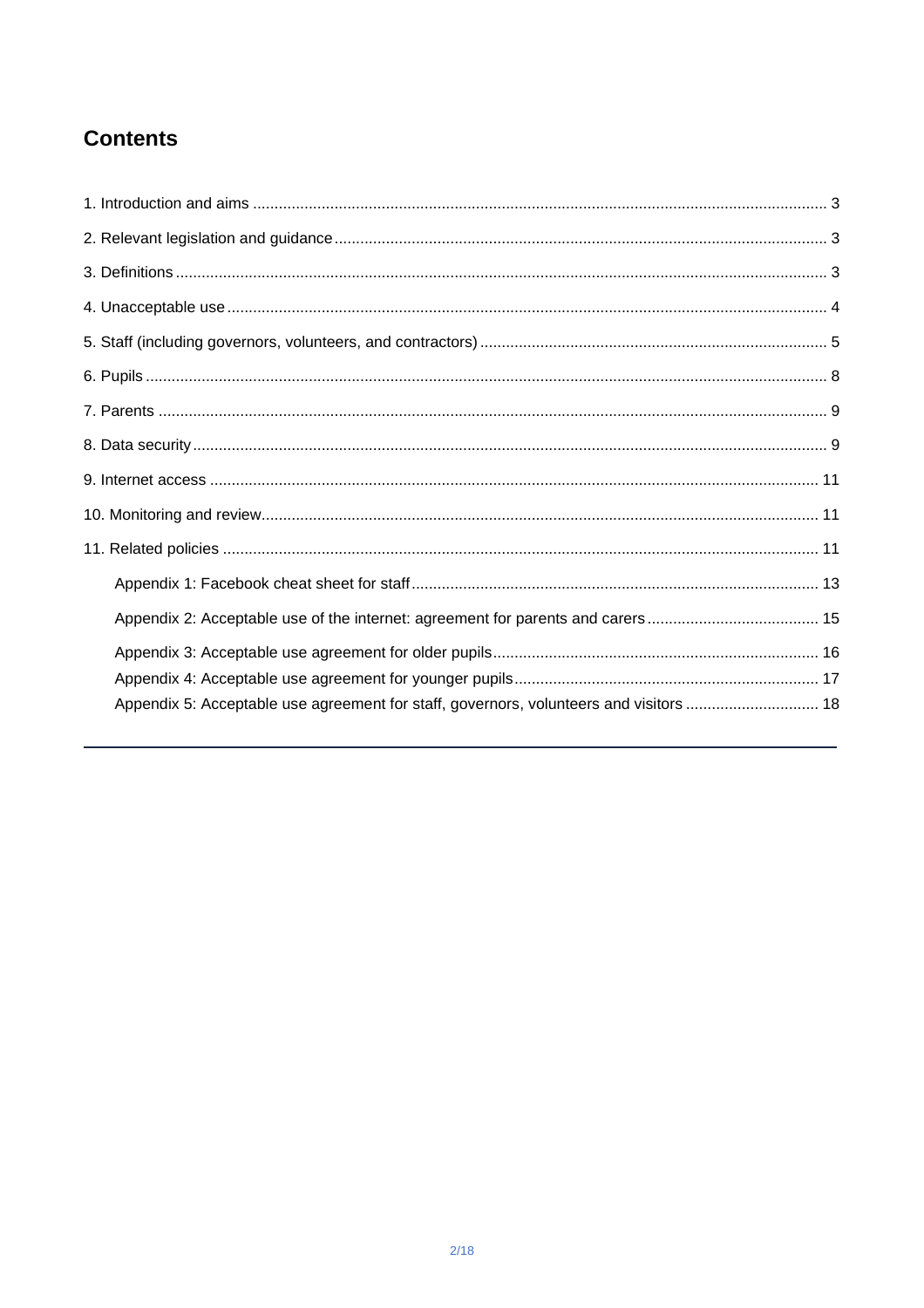# **1. Introduction and aims**

ICT is an integral part of the way our academy works, and is a critical resource for pupils, staff, governors, volunteers and visitors. It supports teaching and learning, pastoral and administrative functions of the academy.

However, the ICT resources and facilities our academy uses also pose risks to data protection, online safety and safeguarding.

This policy aims to:

- Set guidelines and rules on the use of academy ICT resources for staff, pupils, parents and governors
- Establish clear expectations for the way all members of the academy community engage with each other online
- Support the academy's policy on data protection, online safety and safeguarding
- Prevent disruption to the academy through the misuse, or attempted misuse, of ICT systems
- Support the academy in teaching pupils safe and effective internet and ICT use

This policy covers all users of our academy's ICT facilities, including governors, staff, pupils, volunteers, contractors and visitors.

Breaches of this policy may be dealt with under our disciplinary policy and behaviour policy.

# <span id="page-2-0"></span>**2. Relevant legislation and guidance**

This policy refers to, and complies with, the following legislation and guidance:

- > [Data Protection Act 2018](http://www.legislation.gov.uk/ukpga/2018/12/contents/enacted)
- > [The General Data Protection Regulation](https://eur-lex.europa.eu/legal-content/EN/TXT/HTML/?uri=CELEX:32016R0679)
- [Computer Misuse Act 1990](https://www.legislation.gov.uk/ukpga/1990/18/contents)
- [Human Rights Act 1998](https://www.legislation.gov.uk/ukpga/1998/42/contents)
- [The Telecommunications \(Lawful Business Practice\) \(Interception of Communications\) Regulations 2000](https://www.legislation.gov.uk/uksi/2000/2699/regulation/3/made)
- > [Education Act 2011](http://www.legislation.gov.uk/ukpga/2011/21/section/2/enacted)
- > [Freedom of Information Act 2000](https://www.legislation.gov.uk/ukpga/2000/36/contents)
- > [The Education and Inspections Act 2006](https://www.legislation.gov.uk/ukpga/2006/40/part/7/chapter/1)
- Xeeping Children Safe in Education 2018
- [Searching, screening and confiscation: advice for schools](https://www.gov.uk/government/publications/searching-screening-and-confiscation)

#### <span id="page-2-1"></span>**3. Definitions**

- **"ICT facilities":** includes all facilities, systems and services including but not limited to network infrastructure, desktop computers, laptops, tablets, phones, music players or hardware, software, websites, web applications or services, and any device system or service which may become available in the future which is provided as part of the ICT service
- **"Users":** anyone authorised by the academy to use the ICT facilities, including governors, staff, pupils, volunteers, contractors and visitors
- **"Personal use":** any use or activity not directly related to the users' employment, study or purpose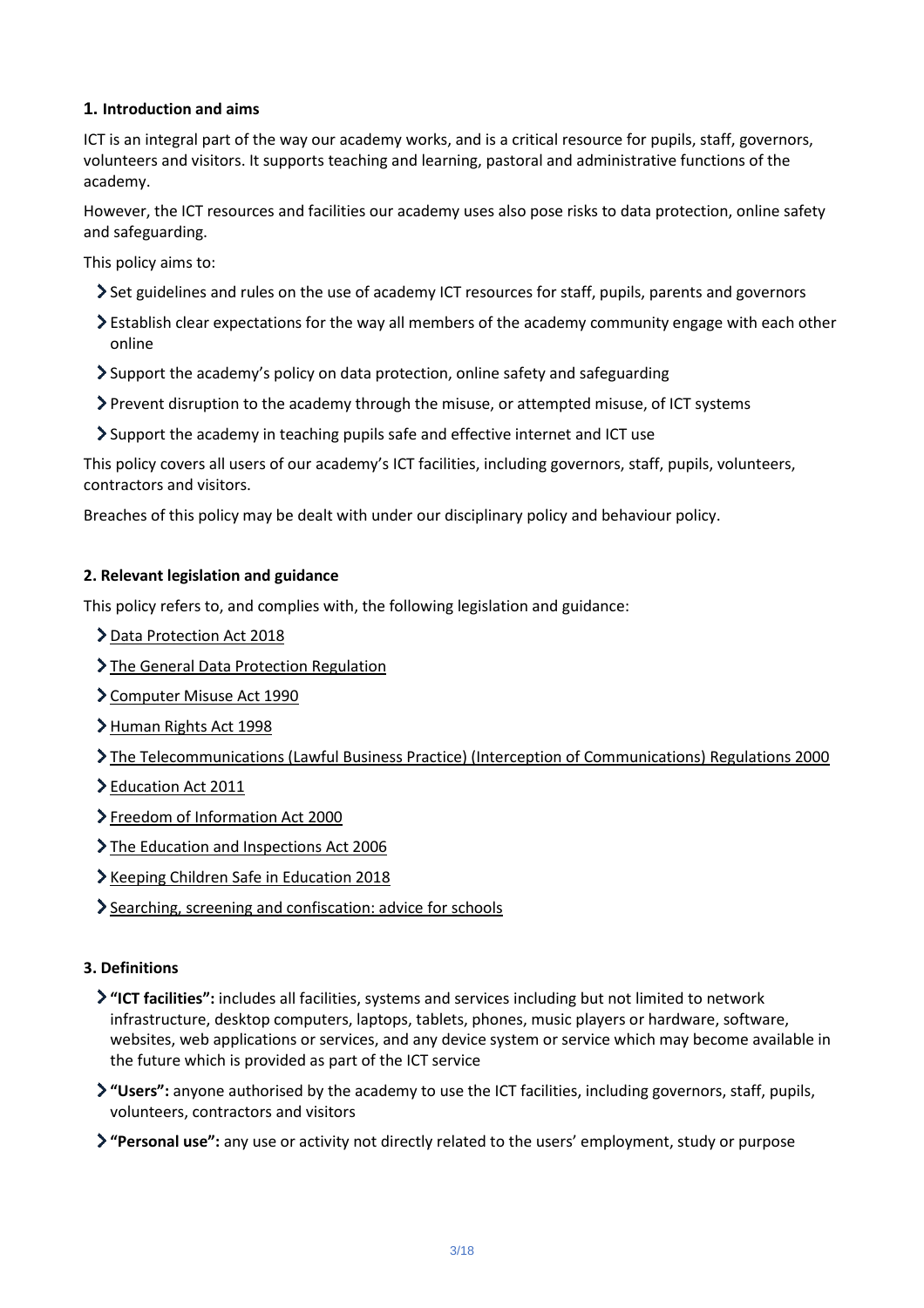- **"Authorised personnel":** employees authorised by the academy to perform systems administration and/or monitoring of the ICT facilities
- **"Materials":** files and data created using the ICT facilities including but not limited to documents, photos, audio, video, printed output, web pages, social networking sites, and blogs

#### <span id="page-3-0"></span>**4. Unacceptable use**

The following is considered unacceptable use of the academy's ICT facilities by any member of the academy community. Any breach of this policy may result in disciplinary or behaviour proceedings (see section 4.2 below).

Unacceptable use of the academy's ICT facilities includes:

- Using the academy's ICT facilities to breach intellectual property rights or copyright
- Using the academy's ICT facilities to bully or harass someone else, or to promote unlawful discrimination
- Breaching the academy's policies or procedures
- Any illegal conduct, or statements which are deemed to be advocating illegal activity
- Accessing, creating, storing, linking to or sending material that is pornographic, offensive, obscene or otherwise inappropriate
- Activity which defames or disparages the academy, or risks bringing the academy into disrepute
- Sharing confidential information about the academy, its pupils, or other members of the academy community
- Connecting any device to the academy's ICT network without approval from authorised personnel
- Setting up any software, applications or web services on the academy's network without approval by authorised personnel, or creating or using any program, tool or item of software designed to interfere with the functioning of the ICT facilities, accounts or data
- Gaining, or attempting to gain, access to restricted areas of the network, or to any password-protected information, without approval from authorised personnel
- Allowing, encouraging, or enabling others to gain (or attempt to gain) unauthorised access to the academy's ICT facilities
- Causing intentional damage to ICT facilities
- Removing, deleting or disposing of ICT equipment, systems, programs or information without permission by authorised personnel
- Causing a data breach by accessing, modifying, or sharing data (including personal data) to which a user is not supposed to have access, or without authorisation
- Using inappropriate or offensive language
- Promoting a private business, unless that business is directly related to the academy
- Using websites or mechanisms to bypass the academy's filtering mechanisms

This is not an exhaustive list. The academy reserves the right to amend this list at any time. The Headteacher or any of the Assistant Headteachers will use professional judgement to determine whether any act or behaviour not on the list above is considered unacceptable use of the academy's ICT facilities.

#### **4.1 Exceptions from unacceptable use**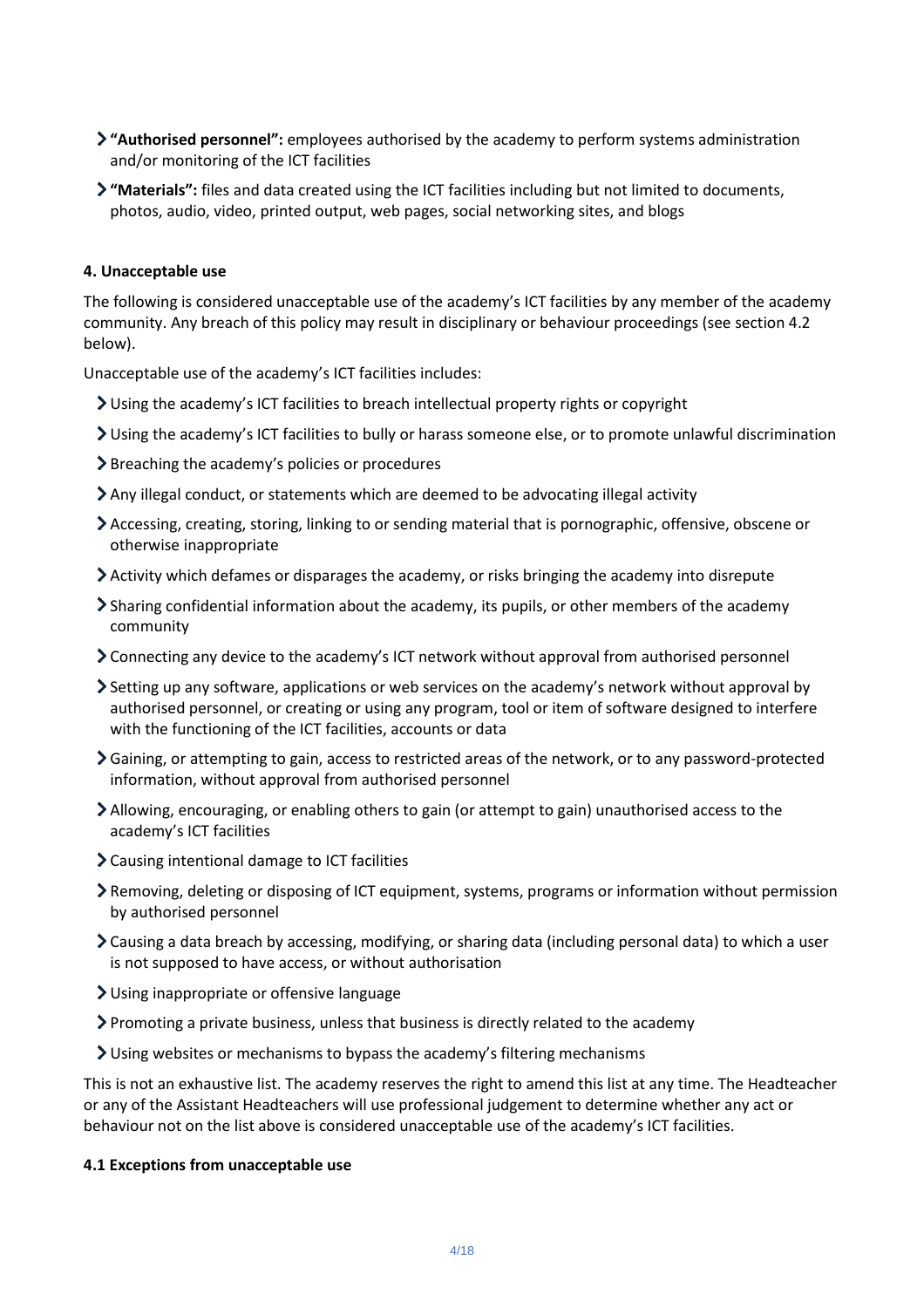Where the use of academy ICT facilities is required for a purpose that would otherwise be considered an unacceptable use, exemptions to the policy may be granted at the Headteacher's discretion.

Exceptions include:

- sharing inappropriate information that has been shared with you by a pupil or another member of staff. This should only be shared with the Headteacher.
- Sharing inappropriate information that will safeguard pupils, staff, governors and visitors.

# **4.2 Sanctions**

Pupils and staff who engage in any of the unacceptable activity listed above may face disciplinary action in line with the academy's policies on behaviour and rewards policy, staff discipline and staff code of conduct.

Sanctions may include revoking the permission to use the academy's ICT equipment and systems. This will be decided by the Headteacher and/or the Assistant Headteacher for the site that pupil attends.

The associated policies can be found on the academy website: behaviour policy, staff discipline policy and staff code of conduct.

# <span id="page-4-0"></span>**5. Staff (including governors, volunteers, and contractors)**

#### **5.1 Access to academy ICT facilities and materials**

The academy's Business Services Manager authorises access to the academy's ICT facilities and materials for staff and pupils. That includes, but is not limited to:

- Computers, tablets and other devices
- Access permissions for certain programmes or files

Staff will be provided with unique log-in/account information and passwords that they must use when accessing the academy's ICT facilities.

Staff who have access to files they are not authorised to view or edit, or who need their access permissions updated or changed, should contact the BSM.

#### **5.1.1 Use of phones and email**

The academy provides each member of staff with an email address. This email account should be used for work purposes only. All work-related business should be conducted using the email address the academy has provided.

Staff must not share their personal email addresses with parents and pupils and must not send any workrelated materials using their personal email account.

Staff must take care with the content of all email messages, as incorrect or improper statements can give rise to claims for discrimination, harassment, defamation, breach of confidentiality or breach of contract.

Email messages are required to be disclosed in legal proceedings or in response to requests from individuals under the Data Protection Act 2018 in the same way as paper documents. Deletion from a user's inbox does not mean that an email cannot be recovered for the purposes of disclosure. All email messages should be treated as potentially retrievable.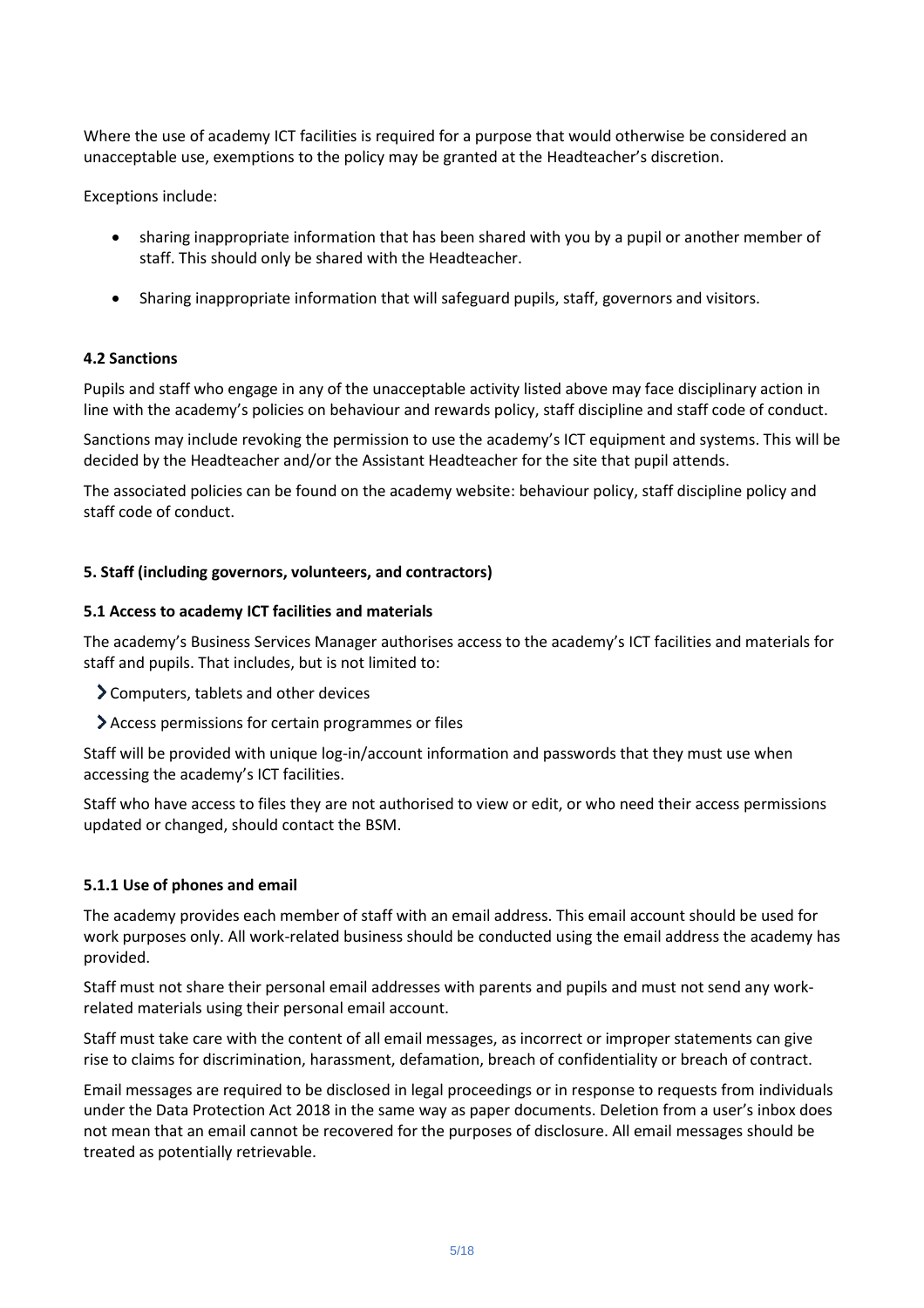Staff must take extra care when sending sensitive or confidential information by email. Any attachments containing sensitive or confidential information should be encrypted so that the information is only accessible by the intended recipient.

If staff receive an email in error, the sender should be informed and the email deleted. If the email contains sensitive or confidential information, the user must not make use of that information or disclose that information.

If staff send an email in error which contains the personal information of another person, they must inform the BSM immediately and follow our data breach procedure.

Staff must not give their personal phone numbers to parents or pupils. Staff must use phones provided by the academy to conduct all work-related business.

Academy phones must not be used for personal matters.

Staff who are provided with mobile phones as equipment for their role must abide by the same rules for ICT acceptable use as set out in section 4.

The academy can record in-coming and out-going phone conversations.

Calls can be recorded for the following reasons:

- All calls to the academy office are recorded to aid administrators
- Calls are recorded for use in staff training
- Calls are recorded to log staff and parent dialog

All non-standard recordings of phone conversations must be pre-approved, and consent obtained from all parties involved.

For instance:

- Discussing a complaint raised by a parent/carer or member of the public
- Calling parents to discuss behaviour or sanctions
- Taking advice from relevant professionals regarding safeguarding, special educational needs assessments, etc.
- Discussing requests for term-time holidays

#### **5.2 Personal use**

Staff are permitted to occasionally use academy ICT facilities for personal use subject to certain conditions set out below. Personal use of ICT facilities must not be overused or abused. The Headteacher, Assistant Headteacher or BSM may withdraw permission for it at any time or restrict access at their discretion.

Personal use is permitted provided that such use:

- Does not take place during contact time, teaching hours, non-break time.
- Does not constitute 'unacceptable use', as defined in section 4
- > Takes place when no pupils are present
- Does not interfere with their jobs, or prevent other staff or pupils from using the facilities for work or educational purposes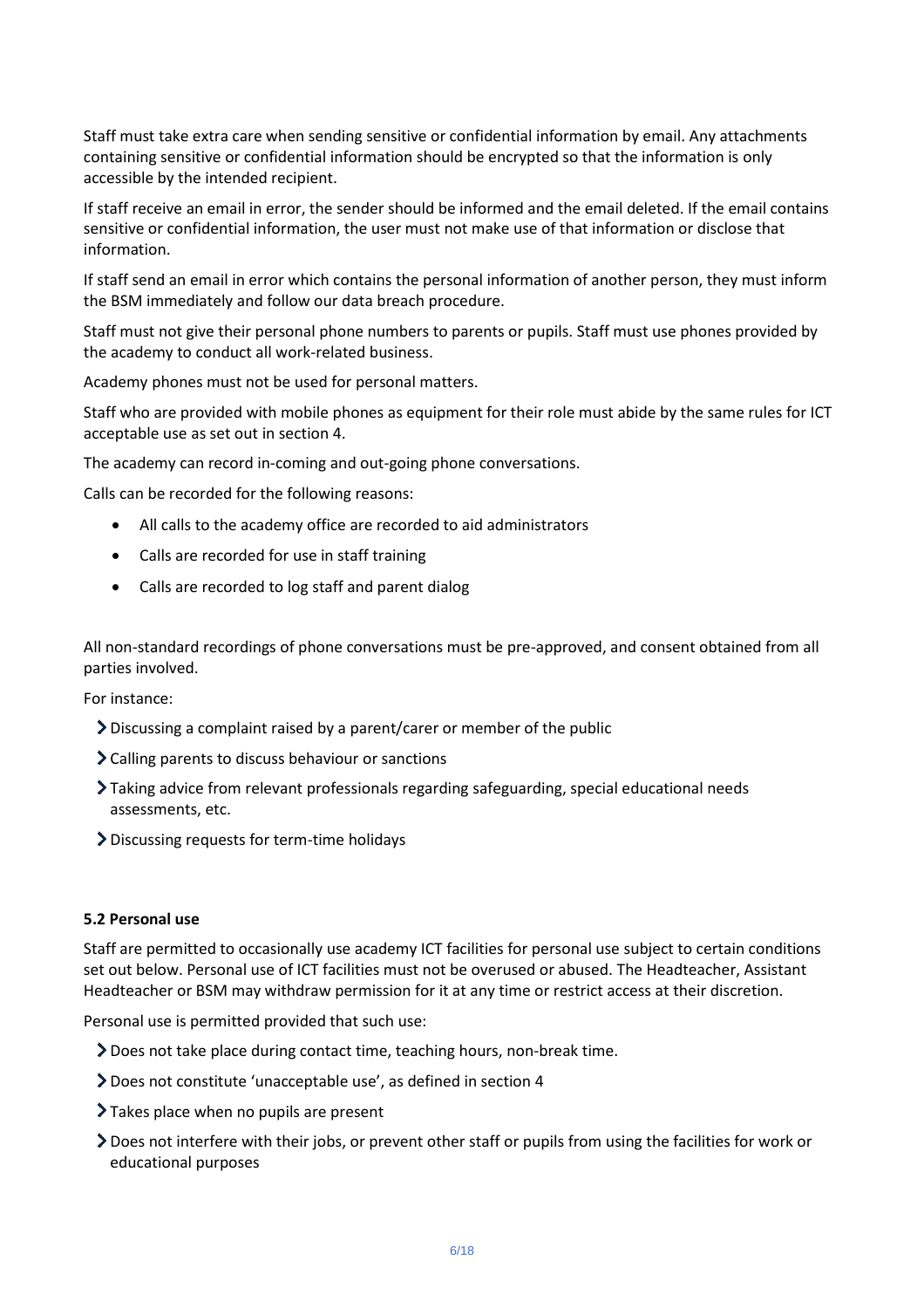Staff may not use the academy's ICT facilities to store personal non-work-related information or materials (such as music, videos, or photos).

Staff should be aware that use of the academy's ICT facilities for personal use may put personal communications within the scope of the academy's ICT monitoring activities (see section 5.5). Where breaches of this policy are found, disciplinary action may be taken.

Staff are also permitted to use their personal devices (such as mobile phones or tablets) in line with the academy's mobile phone/personal device policy.

Staff should be aware that personal use of ICT (even when not using academy ICT facilities) can impact on their employment by, for instance putting personal details in the public domain, where pupils and parents could see them.

Staff should take care to follow the academy's guidelines on social media (see appendix 1) and use of email (see section 5.1.1) to protect themselves online and avoid compromising their professional integrity.

#### **5.2.1 Personal social media accounts**

Members of staff should ensure that their use of social media, either for work or personal purposes, is appropriate at all times.

The academy has guidelines for staff on appropriate security settings for Facebook accounts (see appendix 1).

#### **5.3 Remote access**

We allow staff to access the academy's ICT facilities and materials remotely.

- We use Office 365, RM Integris and My Concern for our pupil information and storage systems.
- These systems are managed by the BSM, Headteacher and Assistant Headteachers.
- Each system requires a username and password.

As these are web- based systems, all staff have access to them.

Staff accessing the academy's ICT facilities and materials remotely must abide by the same rules as those accessing the facilities and materials on-site. Staff must be particularly vigilant if they use the ICT facilities outside the academy and take such precautions as the BSM and ICT manager may require from time to time against importing viruses or compromising system security.

Our ICT facilities contain information which is confidential and/or subject to data protection legislation. Such information must be treated with extreme care and in accordance with our data protection policy.

The academy data protection policy can be found on the academy's website.

#### **5.4 Academy social media accounts**

Not yet created.

#### **5.5 Monitoring of academy network and use of ICT facilities**

The academy reserves the right to monitor the use of its ICT facilities and network. This includes, but is not limited to, monitoring of: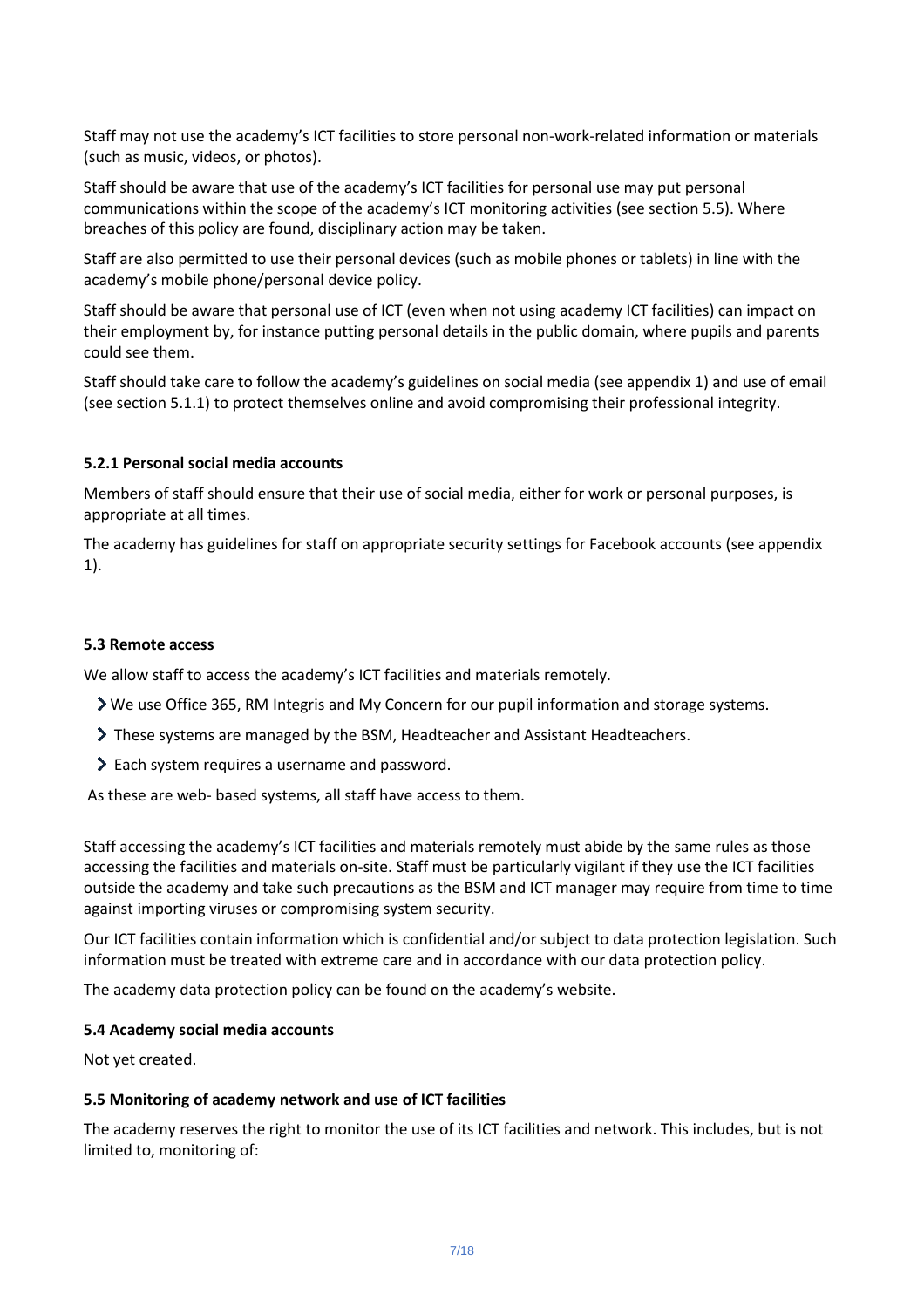- > Internet sites visited
- $\blacktriangleright$  Bandwidth usage
- Email accounts
- >Telephone calls
- User activity/access logs
- Any other electronic communications

Only authorised ICT staff may inspect, monitor, intercept, assess, record and disclose the above, to the extent permitted by law.

The school monitors ICT use in order to:

- Obtain information related to academy business
- Investigate compliance with policies, procedures and standards
- Ensure effective academy and ICT operation
- Conduct training or quality control exercises
- > Prevent or detect crime
- Comply with a subject access request, Freedom of Information Act request, or any other legal obligation

# <span id="page-7-0"></span>**6. Pupils**

# **6.1 Access to ICT facilities**

- Computers and equipment in the academy's ICT suite and classrooms are available to pupils only under the supervision of staff.
- Specialist ICT equipment, such as that used for music or design and technology must only be used under the supervision of staff.
- Pupils will be provided with an account linked to the academy's virtual learning environment, which they can access from any device.
- Pupils may have the opportunity to use an academy laptop or electronic device at home. If they do so a home academy agreement will be required to be signed by the parent and carer taking responsibility for the device and ensure that the pupils follows the guidelines set in this policy.

# **6.2 Search and deletion**

Under the Education Act 2011, and in line with the Department for Education's [guidance on searching,](https://www.gov.uk/government/publications/searching-screening-and-confiscation)  [screening and confiscation,](https://www.gov.uk/government/publications/searching-screening-and-confiscation) the academy has the right to search pupils' phones, computers or other devices for pornographic images or any other data or items banned under academy rules or legislation.

The academy can, and will, delete files and data found on searched devices if we believe the data or file has been, or could be, used to disrupt teaching or break the academy's rules.

# **6.3 Unacceptable use of ICT and the internet outside of the academy**

The academy will sanction pupils, in line with the behaviour and rewards policy and acceptable use of ICT policy, if a pupil engages in any of the following **at any time** (even if they are not on academy premises):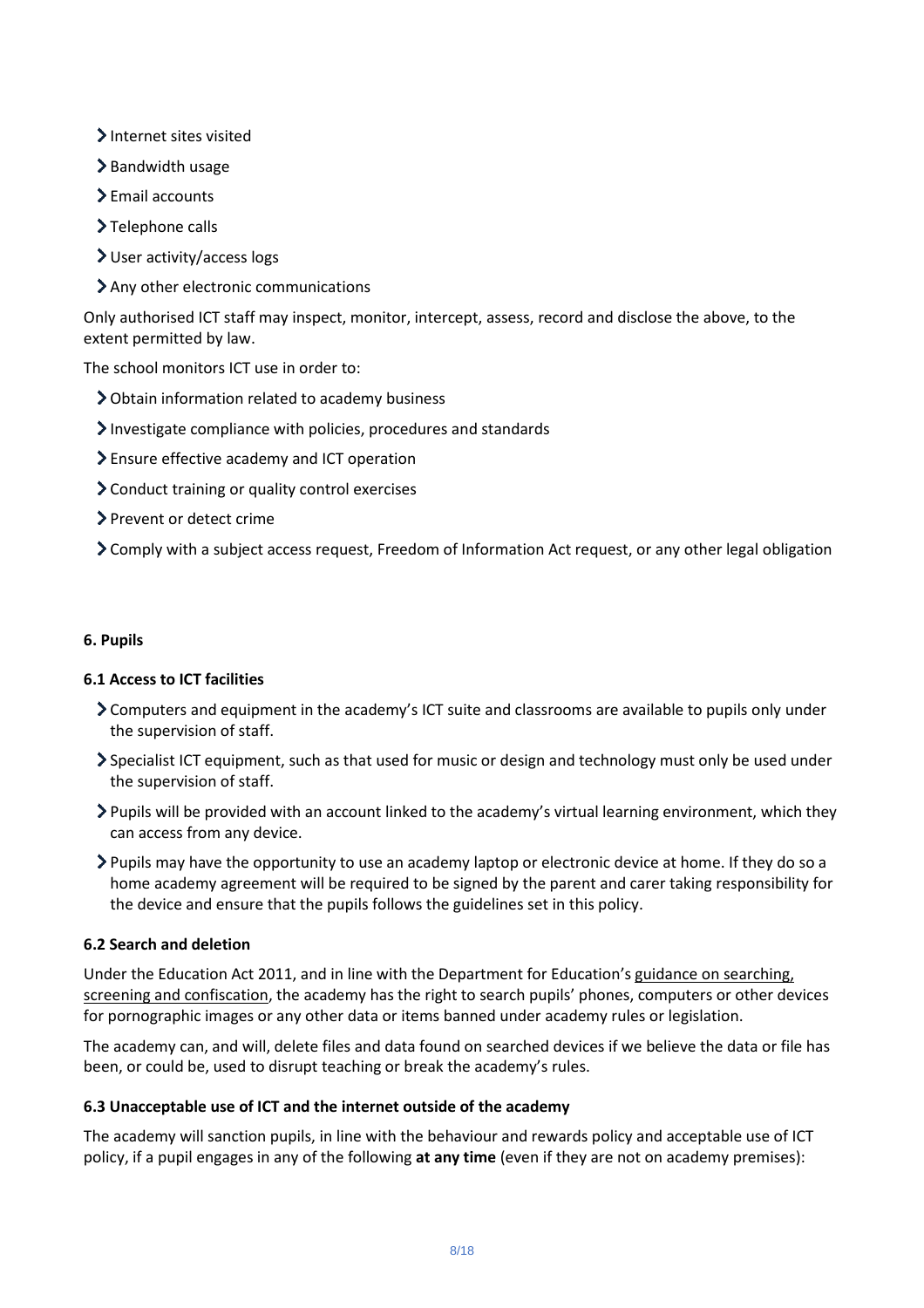- Using ICT or the internet to breach intellectual property rights or copyright
- Using ICT or the internet to bully or harass someone else, or to promote unlawful discrimination
- Breaching the academy's policies or procedures
- Any illegal conduct, or statements which are deemed to be advocating illegal activity
- Accessing, creating, storing, linking to or sending material that is pornographic, offensive, obscene or otherwise inappropriate
- Activity which defames or disparages the school, or risks bringing the academy into disrepute
- Sharing confidential information about the academy, other pupils, or other members of the academy community
- Gaining or attempting to gain access to restricted areas of the network, or to any password protected information, without approval from authorised personnel
- Allowing, encouraging, or enabling others to gain (or attempt to gain) unauthorised access to the school's ICT facilities
- Causing intentional damage to ICT facilities or materials
- Causing a data breach by accessing, modifying, or sharing data (including personal data) to which a user is not supposed to have access, or without authorisation
- Using inappropriate or offensive language

This behaviour may result in the pupil not being able to use ICT equipment, get a ban for a specified period of time, be required to pay for any damages incurred.

#### <span id="page-8-0"></span>**7. Parents**

#### **7.1 Access to ICT facilities and materials**

Parents do not have access to the academy's ICT facilities as a matter of course.

However, parents working for, or with, the academy in an official capacity (for instance, as a volunteer or as a member of the PTA) may be granted an appropriate level of access, or be permitted to use the academy's facilities at the Headteacher's discretion.

Where parents are granted access in this way, they must abide by this policy as it applies to staff.

#### **7.2 Communicating with or about the academy online**

We believe it is important to model for pupils, and help them learn, how to communicate respectfully with, and about, others online.

Parents play a vital role in helping model this behaviour for their children, especially when communicating with the academy through our website and social media channels.

We ask parents to sign the agreement in appendix 2.

#### <span id="page-8-1"></span>**8. Data security**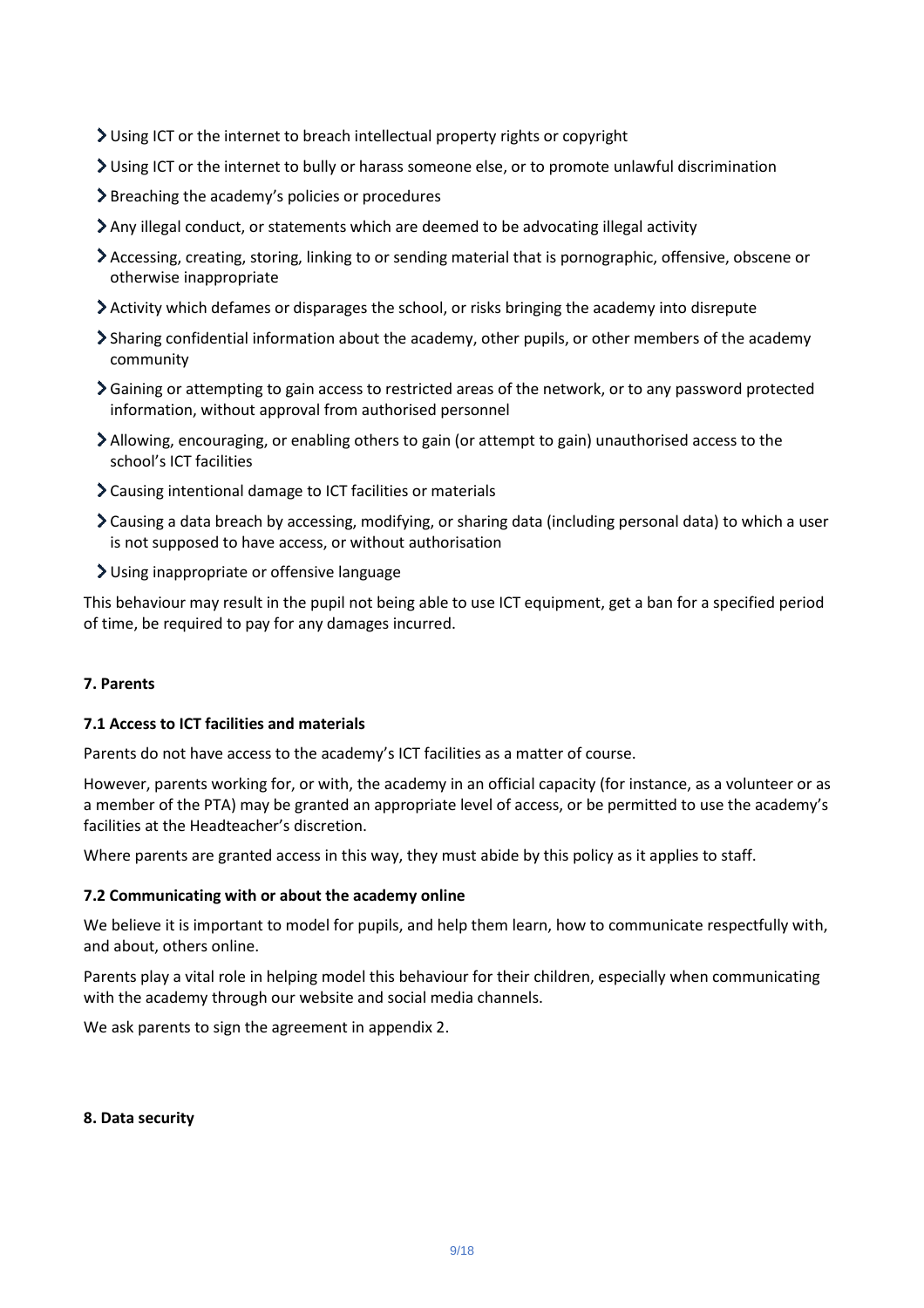The academy takes steps to protect the security of its computing resources, data and user accounts. However, the academy cannot guarantee security. Staff, pupils, parents and others who use the academy's ICT facilities should use safe computing practices at all times.

### **8.1 Passwords**

All users of the academy's ICT facilities should set strong passwords for their accounts and keep these passwords secure.

Users are responsible for the security of their passwords and accounts, and for setting permissions for accounts and files they control.

Members of staff or pupils who disclose account or password information may face disciplinary action. Parents or volunteers who disclose account or password information may have their access rights revoked.

Passwords will be administered by the BSM, Headteacher or Assistant Headteacher to staff or pupils who will then be able to change them.

# **8.2 Software updates, firewalls, and anti-virus software**

All of the academy's ICT devices that support software updates, security updates, and anti-virus products will be configured to perform such updates regularly or automatically.

Users must not circumvent or make any attempt to circumvent the administrative, physical and technical safeguards we implement and maintain to protect personal data and the academy's ICT facilities.

Any personal devices using the academy's network must all be configured in this way.

# **8.3 Data protection**

All personal data must be processed and stored in line with data protection regulations and the academy's data protection policy.

The Data Protection Policy can be found on the academy's website.

#### **8.4 Access to facilities and materials**

All users of the academy's ICT facilities will have clearly defined access rights to academy's systems, files and devices.

These access rights are managed by the academy's senior leaders.

Users should not access, or attempt to access, systems, files or devices to which they have not been granted access. If access is provided in error, or if something a user should not have access to is shared with them, they should alert a senior leader immediately.

Users should always log out of systems and lock their equipment when they are not in use to avoid any unauthorised access. Equipment and systems should always be logged out of and closed down completely at the end of each working day.

#### **8.5 Encryption**

The academy ensures that its devices and systems have an appropriate level of encryption.

Academy staff may only use personal devices (including computers and USB drives) to access academy data, work remotely, or take personal data (such as pupil information) out of the academy if they have been specifically authorised to do so by the Headteacher.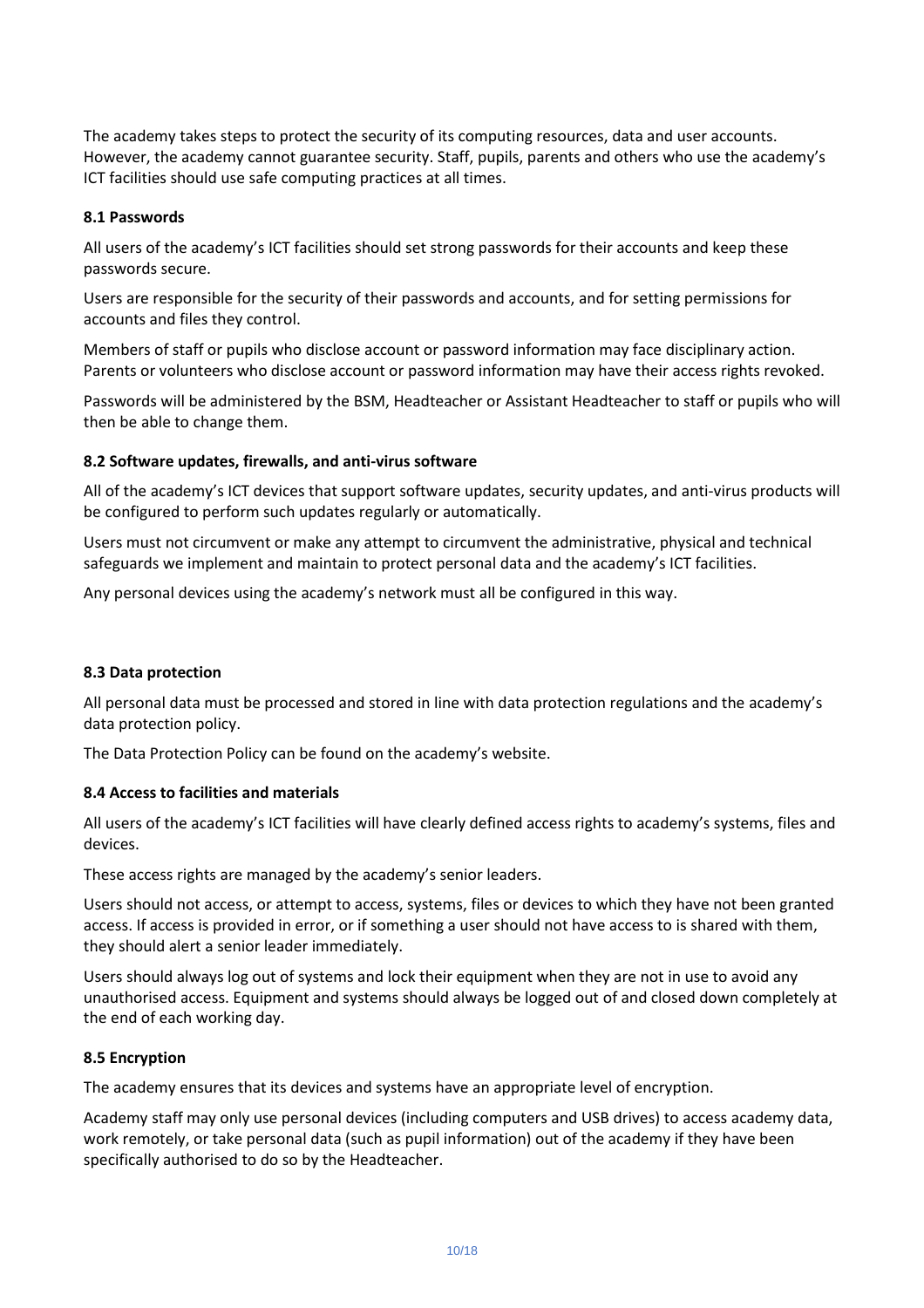Use of such personal devices will only be authorised if the devices have appropriate levels of security and encryption, as defined by the ICT service provider.

#### <span id="page-10-0"></span>**9. Internet access**

The academy wireless internet connection is secured.

- We use a web-filtering service.
- The web-filtering service work closely with our ICT Support Team to alert us of any issues including pupils and staff trying to access inappropriate material.
- If you become aware of any inappropriate internet access/sites, please inform a member of the Senior Leadership Team immediately.
- **9.1 Pupils**

Pupils have access to the internet but only through centre devices, not through their personal devices.

- WiFi is available in all parts of the academy on centre devices
- We use Capita web filtering services
- Pupils will have access under supervision from site staff.

#### • **9.2 Parents and visitors**

Parents and visitors to the academy will not be permitted to use the wifi unless specific authorisation is granted by the Headteacher.

The Headteacher will only grant authorisation if:

- Parents are working with the academy in an official capacity (e.g. as a volunteer or as a member of the PTA)
- Visitors need to access the academy's wifi in order to fulfil the purpose of their visit (for instance, to access materials stored on personal devices as part of a presentation or lesson plan)

Staff must not give the wifi password to anyone who is not authorised to have it. Doing so could result in disciplinary action.

#### <span id="page-10-1"></span>**10. Monitoring and review**

The Headteacher, BSM and Assistant Headteachers monitor the implementation of this policy, including ensuring that it is updated to reflect the needs and circumstances of the academy.

This policy will be reviewed every year.

The governing board is responsible for approving this policy.

#### <span id="page-10-2"></span>**11. Related policies**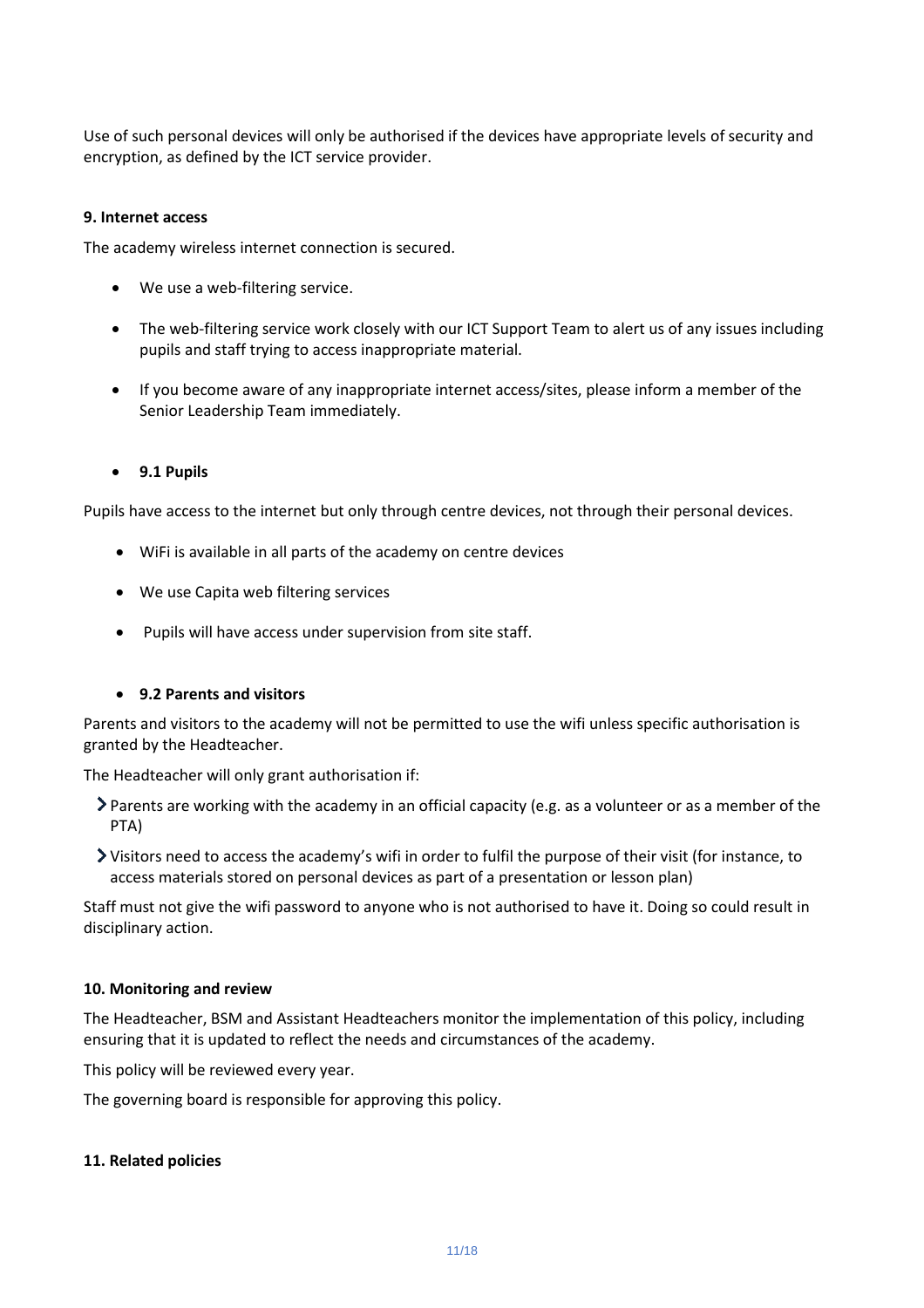This policy should be read alongside the academy's policies on:

- Online safety
- Safeguarding and child protection
- Behaviour and rewards
- Staff discipline
- Data protection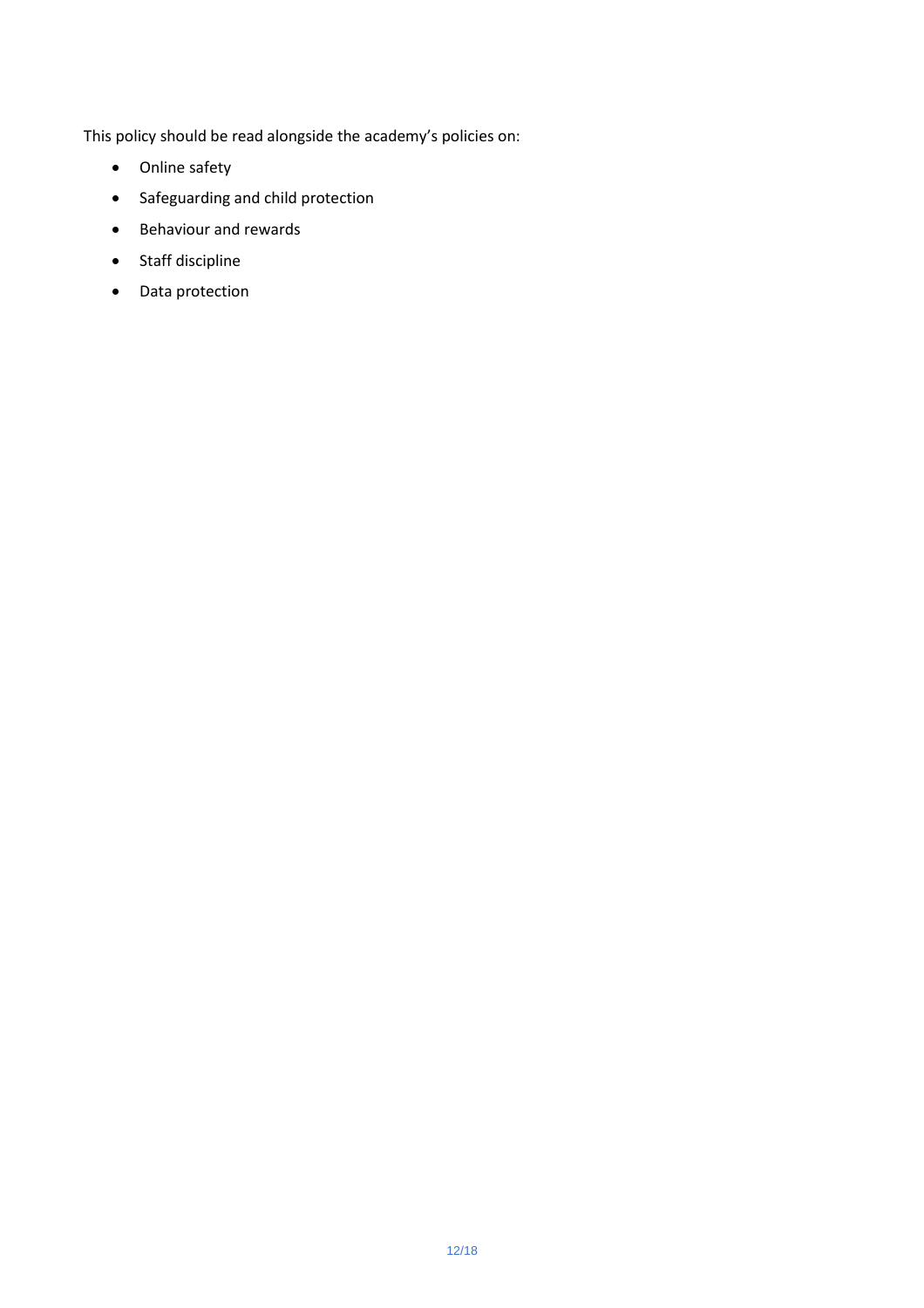# **Don't accept friend requests from pupils on social media**

#### <span id="page-12-0"></span>**10 rules for academy staff on Facebook**

- 1. Change your display name use your first and middle name, use a maiden name, or put your surname backwards instead
- 2. Change your profile picture to something unidentifiable, or if not, ensure that the image is professional
- 3. Check your privacy settings regularly
- 4. Be careful about tagging other staff members in images or posts
- 5. Don't share anything publicly that you wouldn't be just as happy showing your pupils
- 6. Don't use social media sites during work hours
- 7. Don't make comments about your job, your colleagues, our academy or your pupils online once it's out there, it's out there
- 8. Don't associate yourself with the academy on your profile (e.g. by setting it as your workplace, or by 'checking in' at an academy event)
- 9. Don't link your work email address to your social media accounts. Anyone who has this address (or your personal email address/mobile number) is able to find you using this information
- 10. Consider uninstalling the Facebook app from your phone. The app recognises wifi connections and makes friend suggestions based on who else uses the same wifi connection (such as parents or pupils)

#### **Check your privacy settings**

- Change the visibility of your posts and photos to **'Friends only'**, rather than 'Friends of friends'. Otherwise, pupils and their families may still be able to read your posts, see things you've shared and look at your pictures if they're friends with anybody on your contacts list
- Don't forget to check your **old posts and photos** go to [bit.ly/2MdQXMN](https://www.facebook.com/help/iphone-app/236898969688346?helpref=uf_permalink) to find out how to limit the visibility of previous posts
- The public may still be able to see posts you've **'liked'**, even if your profile settings are private, because this depends on the privacy settings of the original poster
- **Google your name** to see what information about you is visible to the public
- Prevent search engines from indexing your profile so that people can't **search for you by name** go to [bit.ly/2zMdVht t](https://www.facebook.com/help/124518907626945?helpref=faq_content)o find out how to do this
- Remember that **some information is always public**; your display name, profile picture, cover photo, user ID (in the URL for your profile), country, age range and gender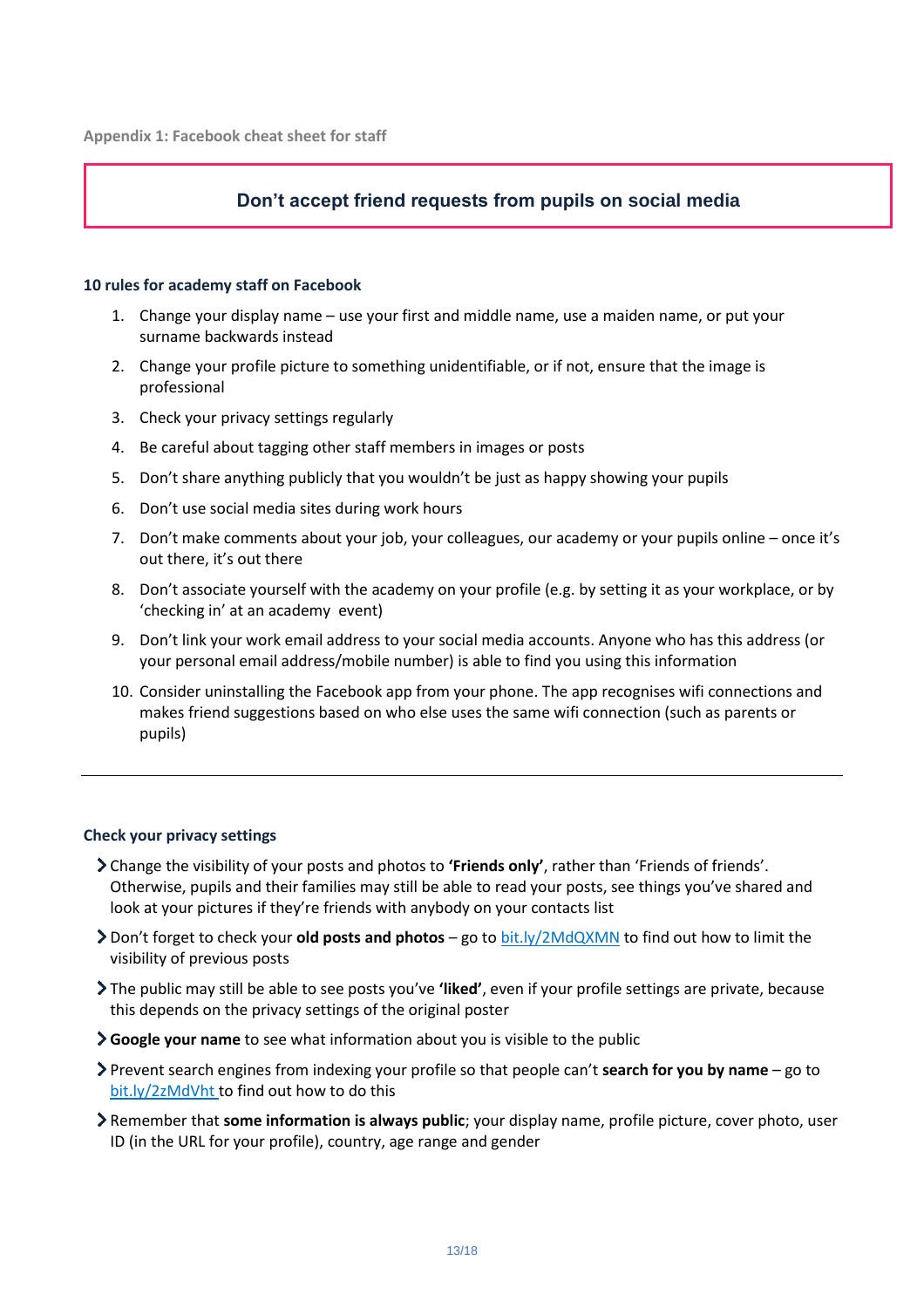# **What do to if…**

### **A pupil adds you on social media**

- In the first instance, ignore and delete the request. Block the pupil from viewing your profile
- Check your privacy settings again, and consider changing your display name or profile picture
- If the pupil asks you about the friend request in person, tell them that you're not allowed to accept friend requests from pupils and that if they persist, you'll have to notify senior leadership and/or their parents. If the pupil persists, take a screenshot of their request and any accompanying messages
- Notify the senior leadership team or the Headteacher about what's happening

# **A parent adds you on social media**

 $\blacktriangleright$  It is at your discretion whether to respond. Bear in mind that:

- Responding to one parent's friend request or message might set an unwelcome precedent for both you and other teachers at the academy
- Pupils may then have indirect access through their parent's account to anything you post, share, comment on or are tagged in
- $\triangleright$  If you wish to decline the offer or ignore the message, consider drafting a stock response to let the parent know that you're doing so

# **You're being harassed on social media, or somebody is spreading something offensive about you**

- **Do not** retaliate or respond in any way
- Save evidence of any abuse by taking screenshots and recording the time and date it occurred
- Report the material to Facebook or the relevant social network and ask them to remove it
- If the perpetrator is a current pupil or staff member, our mediation and disciplinary procedures are usually sufficient to deal with online incidents
- If the perpetrator is a parent or other external adult, a senior member of staff should invite them to a meeting to address any reasonable concerns or complaints and/or request they remove the offending comments or material
- If the comments are racist, sexist, of a sexual nature or constitute a hate crime, you or a senior leader should consider contacting the police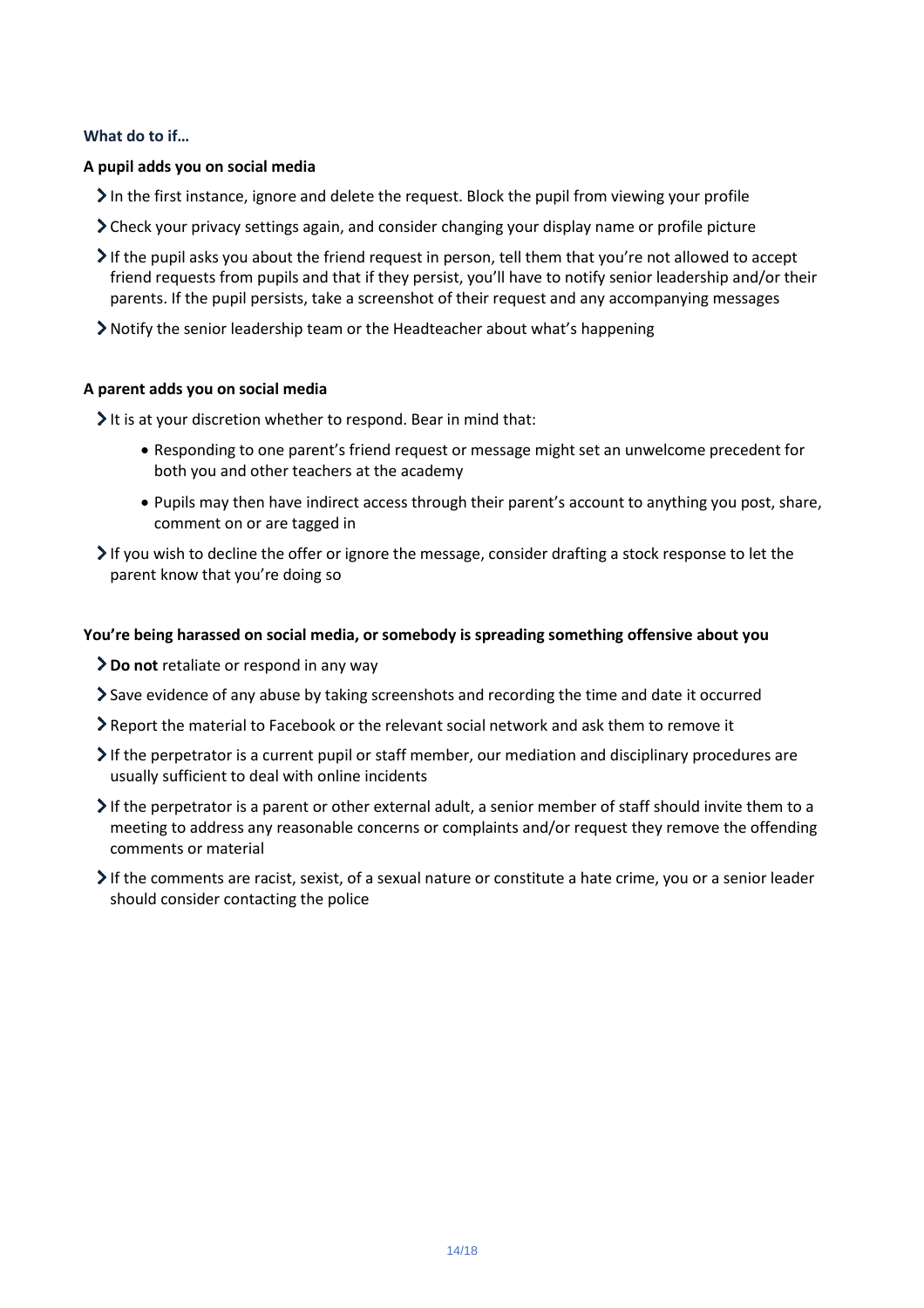<span id="page-14-0"></span>**Appendix 2: Acceptable use of the internet: agreement for parents and carers**

# **Acceptable use of the internet: agreement for parents and carers**

#### **Name of parent/carer:**

#### **Name of child:**

Online channels are an important way for parents/carers to communicate with, or about, our academy. The academy uses the following channels:

- Email/text groups for parents (for academy announcements and information)
- Our virtual learning platform

Parents/carers also set up independent channels to help them stay on top of what's happening in their child's class. For example, class/year Facebook groups, email groups, or chats (through apps such as WhatsApp).

When communicating with the academy via official communication channels, or using private/independent channels to talk about the academy, I will:

- Be respectful towards members of staff, and the academy, at all times
- Be respectful of other parents/carers and children
- Direct any complaints or concerns through the academy's official channels, so they can be dealt with in line with the academy's complaints procedure

I will not:

- Use private groups or personal social media to complain about or criticise members of staff. This is not constructive and the academy can't improve or address issues if they aren't raised in an appropriate way
- Use private groups or personal social media to complain about, or try to resolve, a behaviour issue involving other pupils. I will contact the academy and speak to the appropriate member of staff if I'm aware of a specific behaviour issue or incident
- Upload or share photos or videos on social media of any child other than my own, unless I have the permission of other children's parents/carers

| Signed: | Date: |
|---------|-------|
|         |       |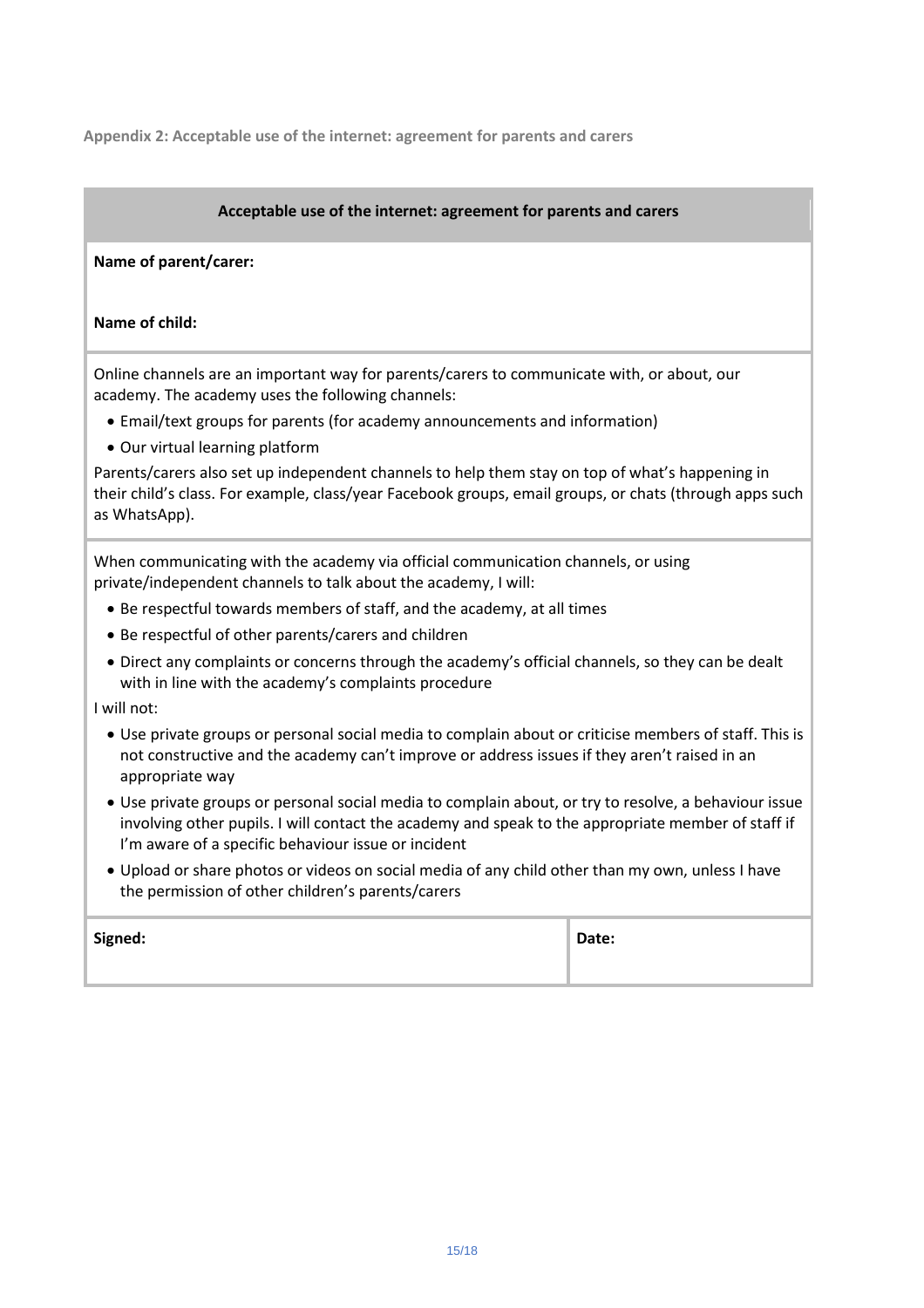<span id="page-15-0"></span>**Appendix 3: Acceptable use agreement for older pupils**

### **Acceptable use of the academy's ICT facilities and internet: agreement for pupils and parents/carers**

#### **Name of pupil:**

#### **When using the academy's ICT facilities and accessing the internet on site, I will not:**

- Use them for a non-educational purpose
- Use them without a teacher being present, or without a teacher's permission
- Use them to break academy rules
- Access any inappropriate websites
- Access social networking sites (unless my teacher has expressly allowed this as part of a learning activity)
- Use chat rooms
- Open any attachments in emails, or follow any links in emails, without first checking with a teacher
- Use any inappropriate language when communicating online, including in emails
- Share my password with others or log in to the academy's network using someone else's details
- Bully other people

I understand that the academy will monitor the websites I visit and my use of the academy's ICT facilities and systems.

I will immediately let a teacher or other member of staff know if I find any material which might upset, distress or harm me or others.

I will always use the academy's ICT systems and internet responsibly.

I understand that the academy can discipline me if I do certain unacceptable things online, even if I'm not on site when I do them.

| <b>Signed (pupil):</b> | Date: |
|------------------------|-------|
|                        |       |

**Parent/carer agreement:** I agree that my child can use the academy's ICT systems and internet when appropriately supervised by a member of staff. I agree to the conditions set out above for pupils using the academy's ICT systems and internet, and for using personal electronic devices on site, and will make sure my child understands these.

| Signed (parent/carer): | Date: |
|------------------------|-------|
|                        |       |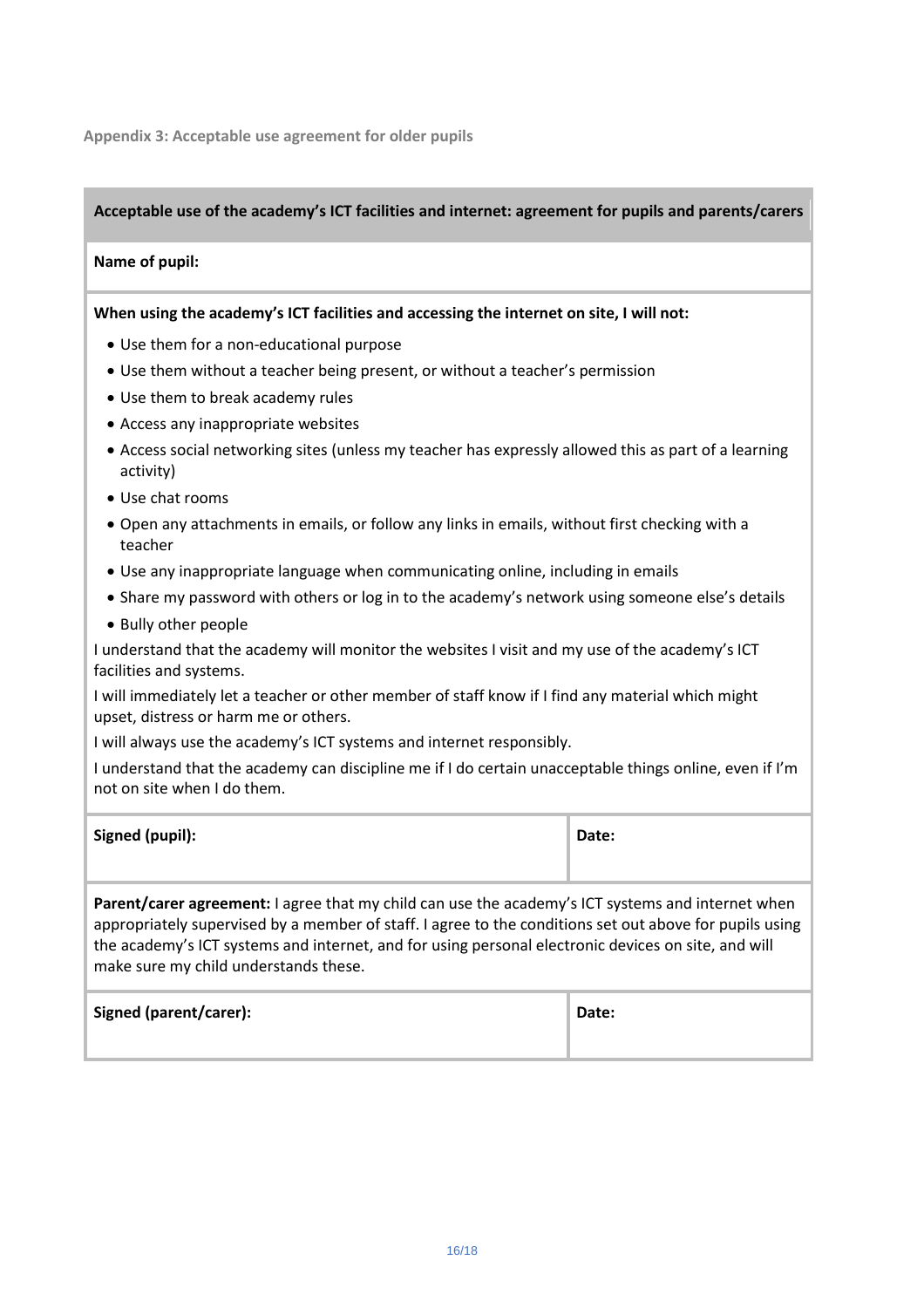<span id="page-16-0"></span>**Appendix 4: Acceptable use agreement for younger pupils**

# **Acceptable use of the academy's ICT facilities and internet: agreement for pupils and parents/carers**

# **Name of pupil:**

# **When I use the academy's ICT facilities (like computers and equipment) and get on the internet in school, I will not:**

- Use them without asking a teacher first, or without a teacher in the room with me
- Use them to break academy rules
- Go on any inappropriate websites
- Go on Facebook or other social networking sites (unless my teacher said I could as part of a lesson)
- Use chat rooms
- Open any attachments in emails, or click any links in emails, without checking with a teacher first
- Use mean or rude language when talking to other people online or in emails
- Share my password with others or log in using someone else's name or password
- Bully other people

I understand that the academy will check the websites I visit and how I use the computers and equipment. This is so that they can help keep me safe and make sure I'm following the rules.

I will tell a teacher or a member of staff I know immediately if I find anything on a computer or online that upsets me, or that I know is mean or wrong.

I will always be responsible when I use the academy's ICT systems and internet.

I understand that the academy can discipline me if I do certain unacceptable things online, even if I'm not on site when I do them.

| <b>Signed (pupil):</b> | Date: |
|------------------------|-------|
|                        |       |

**Parent/carer agreement:** I agree that my child can use the academy's ICT systems and internet when appropriately supervised by a member of staff. I agree to the conditions set out above for pupils using the academy's ICT systems and internet, and for using personal electronic devices on site, and will make sure my child understands these.

| Signed (parent/carer): | Date: |
|------------------------|-------|
|                        |       |